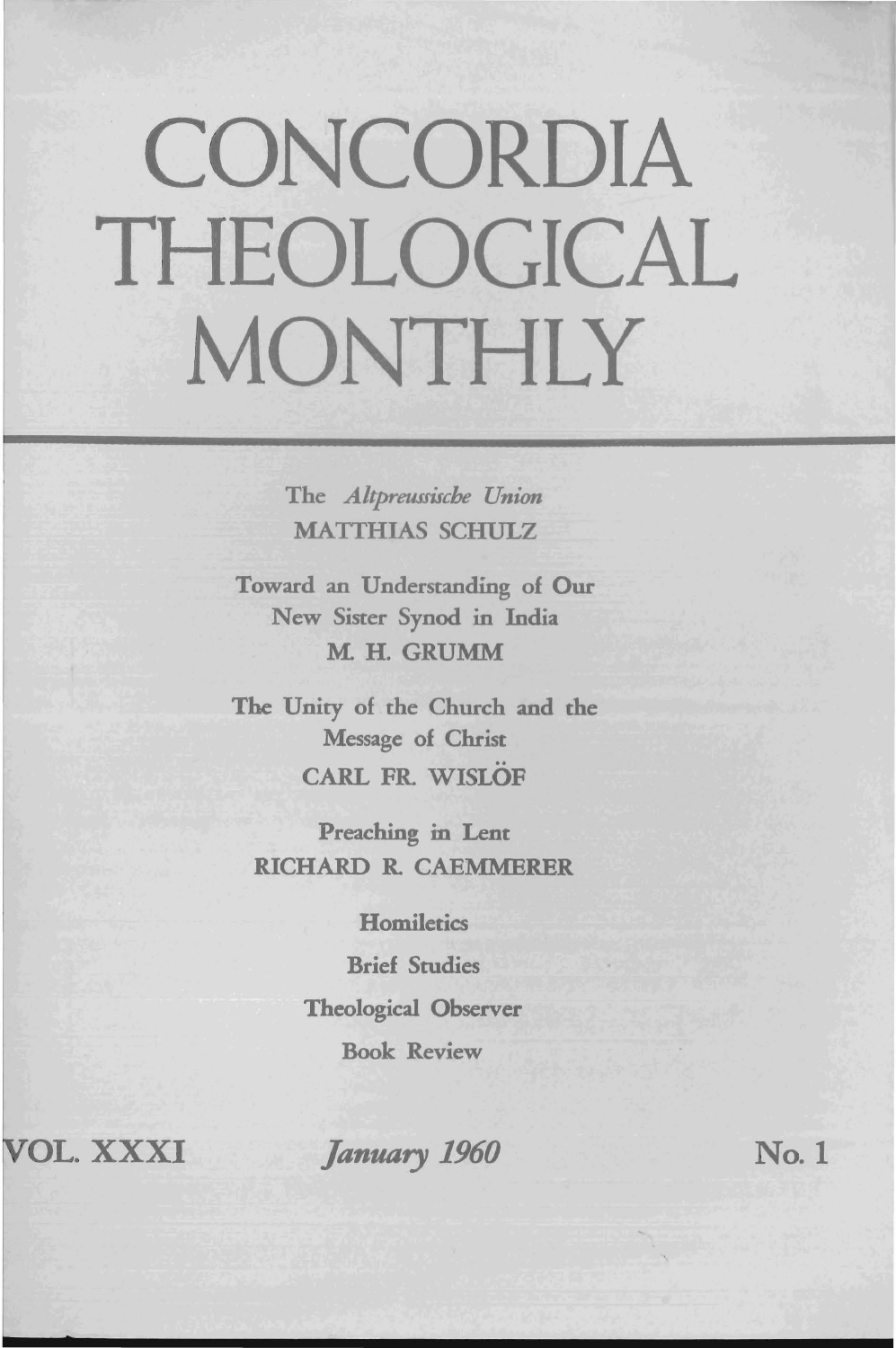# THEOLOGICAL OBSERVER

# A RE-EXAMINATION OF CODEX EPHRAEMI RESCRIPTUS

Under this heading Prof. R. W. Lyon of Princeton in *New Testament Studies* (July 1959) presents a very helpful study of the valuable but greatly neglected palimpsest Codex Ephraemi, commonly known as Codex C. He presents (1) a brief history of the manuscript; (2) items on which new light may be shed or on which previous statements need to be corrected; and (3) a list of the more significant errors found in Tischendorf's edition. Codex C was brought to Paris by Queen Catherine de Medici, after it had been in Italy a century. J. J. Wettstein was the first to publish the contents of the manuscript in his *Prolegomena* in 1730. But it was not until 1840 that C. Tischendorf at the age of 25 came to Paris to edit the first complete text of the codex with a thorough Introduction and copious notes in an Appendix. Tischendorf's edition was published more than 100 years ago, but as the writer remarks, no one found any errors in this standard edition. In the second part of his article Dr. Lyon shows that the codex contains only 208 leaves and not 209 as is commonly stated. The manuscript had 209 leaves when Tischendorf used it, but since then folio 138, the one used for a facsimile by Tischendorf, has disappeared, though no one lays the blame for its absence on the German scholar. Other problems which the writer mentions are: the number of scribes of the manuscript; the quotation of the codex as a part of a group; the number of lacunae found in the text. The most important part of the article is that in which the author records the more significant errors he found in the Tischendorf edition. Thus in Matthew he found 20; in Mark, 23; in Acts, 39; in 1 Cor. 15, and so on. This shows that

the works of even the most careful scholars need constant scrutiny.

#### JOHN THEODORE MUELLER

# THE ROMAN CATHOLIC CHURCH, THE ECUMENICAL MOVEMENT, AND THE WORLD COUNCIL OF CHURCHES

Under this heading the *Bvangelisch-Lu*therische Kirchenzeitung (Aug. 15, 1959) discusses some of the problems facing Protestants who might desire to attend the Ecumenical Council announced by Pope John XXIII. The article reminds the reader of what the Lutherans did in 1552, when they debated the question whether they should attend the Council of Trent. Duke Ulric of \5(!uerttemberg, to clarify the matter, had asked John Brenz to submit to him an opinion in which all the pros and cons were carefully weighed. The main objection to Lutheran participation in the council was that it was under the regency of Rome and therefore could not be free in the sense that the Lutheran strictures of Roman doctrine would receive a fair hearing. On the other hand, in case the Lutherans did not attend the council, they would miss the opportunity publicly to witness to the truth of the Gospel. In fact, in that case they might create the impression that the Lutherans had no special interest in the council and would be willing to submit to its decisions. Very emphatically Brenz insisted upon a "free council" and to this end composed the *Confessio Virtembergica,* a counterpart of Melanchthon's *Confessio Saxonica,* which was written for the same purpose. However, in the fall of 1552 it became clear that no "free council" would be granted to the Lutherans. The instructions they officially received were that they would be heard only if they acknowledged that the Council of Trent represented the *whole* church and that all who did not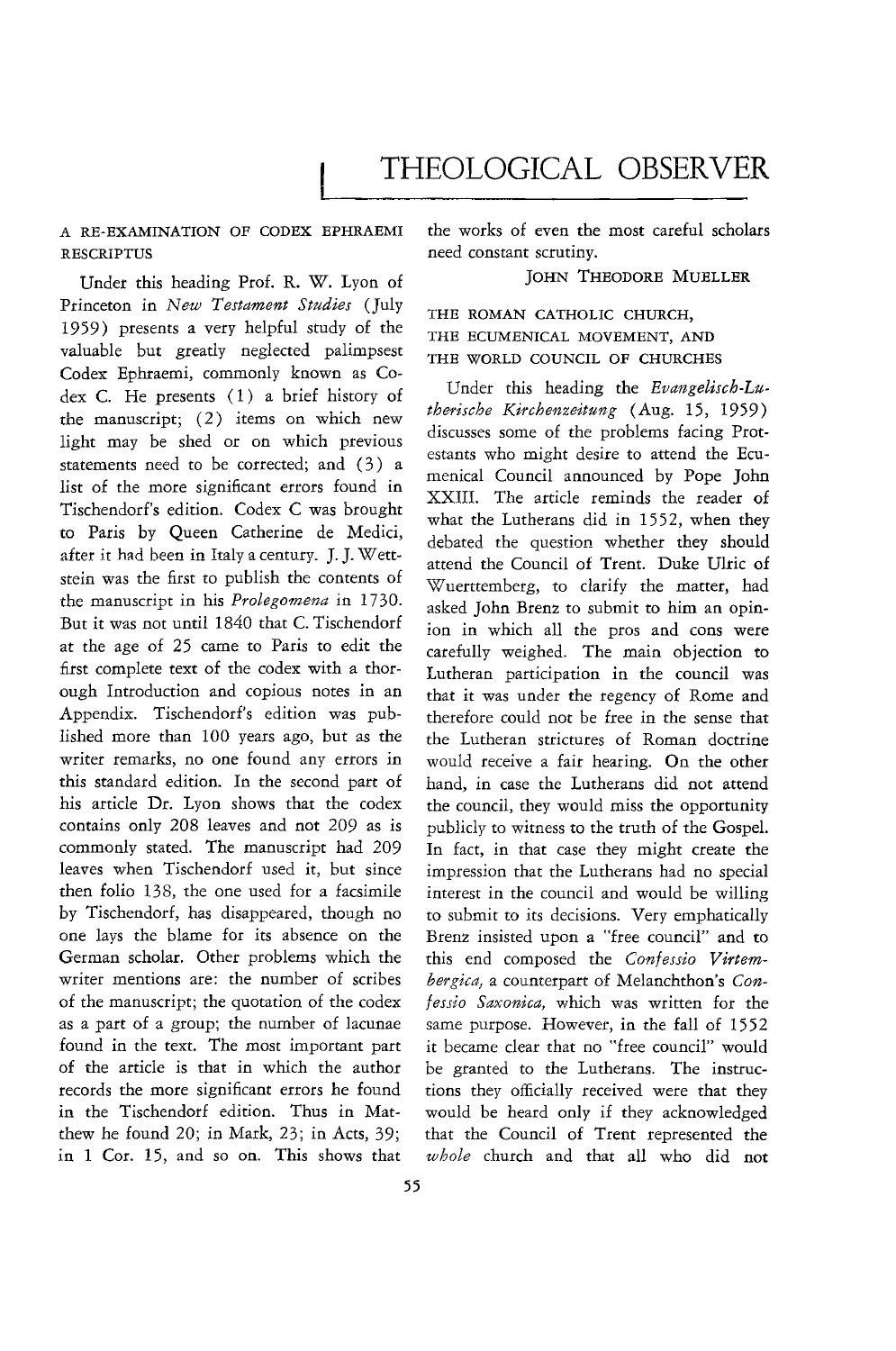submit to its decisions would have to be regarded as heretics and schismatics. Despite this verdict Lutheran theologians arrived at Trent on March 19, 1553, but they were not permitted to take part in the business of the council, and so the Lutherans had to return home. This incident, the writer suggests, might be considered in connection with the Ecumenical Council of Pope John.

# JOHN THEODORE MUELLER

# BRIEF ITEMS FROM THE NATIONAL LUTHERAN COUNCIL

*Winnipeg, Manitoba.* - Additional steps toward the formation of an autonomous Lutheran Church by the three Canadian Districts of The Lutheran Church - Missouri Synod were taken at a two-day meeting here. **It** was announced that the **Ontario, Manito**ba-Saskatchewan, and Alberta-British Columbia Districts have been granted a charter by the Canadian government for the Lutheran Church - Canada. The three Districts include 75,000 baptized members, 321 congregations, 184 pastors.

The 25 delegates voted to establish a Commission on College and University Work as well as an Armed Services Commission to parallel the work done by these two commissions for The Lutheran Church - Missouri Synod in the United States. The group also asked the Board of Control of Concordia College, Edmonton, Alta., to permit its acting president, Dr. Albert H. Schwermann, to use his current sabbatical leave to serve as fulltime President of the forming organization.

Further steps in the formation of the new church body will be discussed by the officers of the three Districts and leaders of the Missouri Synod in 1960. Time and place of the meeting has not yet been set.

Geneva. - Editorial work on the Lutheran World Federation's projected universal Lutheran encyclopedia is proceeding at a pace that permits hope for its completion in time for the federation's Helsinki assembly in

1963, LWF officials disclosed at headquarters here.

They said the editor, Dr. Julius Bodensieck, theology professor at Wartburg Seminary, Dubuque, Iowa, reported that he had 100,000 words ready for the printer when he visited Europe recently for a two-day conference with his chief collaborators. He stated that the encyclopedia will be a work of four simultaneously published volumes, and he expressed optimism that it would be out in *time* for presentation at the Helsinki assembly.

Dr. Bodensieck, who has directed the undertaking for the past several years, stressed that the encyclopedia's more than 700 contributors include not only about 200 Americans and over 200 Germans but also numerous theologians from **the younger**  churches of Asia and Africa. After conferring with his collaborators at Hamburg, he announced that the number of separate articles and key words had been reduced, but that the size of such articles had been increased, and that they had been made more complete by additional cross references.

Chicago. - Dr. Malvin H. Lundeen was installed here as the 11th president of the century-old Augustana Lutheran Church. The impressive ceremony took place at Rockefeller Memorial Chapel of the University of Chicago, on Sunday, Oct. 11, preceded by a solemn processional of church dignitaries, pastors, and laymen from the United States and Canada.

Dr. Lundeen, 58, pastor of Grace Lutheran Church in La Grange, Ill., for the past five years, will probably be the last president of the 600,000-member denomination in view of the prospect of its merger with three other bodies during his four-year term of office. Augustana is currently engaged in union negotiations with the United Lutheran Church in America, the Suomi Synod, and the American Evangelical Lutheran Church. The merger would result in a three-million-mem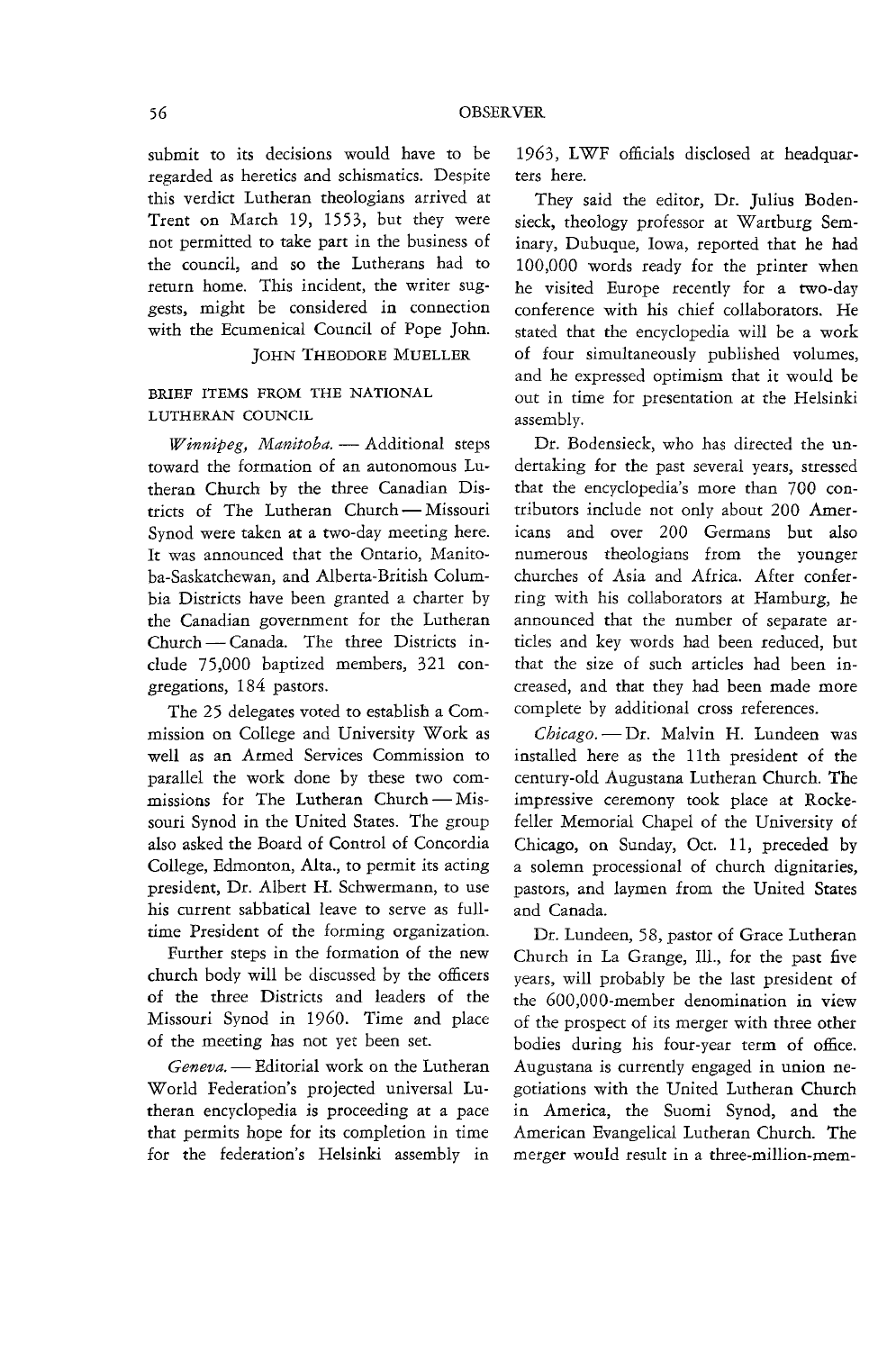ber church, the largest Lutheran group in America.

*Nuriootpa, South Australia.-*The United Evangelical Lutheran Church in Australia, at its 13th triennial convention here, officially declared altar and pulpit fellowship with the American Lutheran Church in the United States. The reciprocal relationship was requested by the ALC in a petition adopted at its last biennial convention in San Antonio, Tex., in 1958. Historically the ALC and UELCA have had an unofficial fraternal relationship that had never been formally declared.

Action was deferred on a proposal for a similar declaration in regard to the new church body that will be established next year by merger of the ALC, the Evangelical Lutheran Church, and the United Evangelical Lutheran Church. This will be decided when that church has been constituted next April 22-24 in Minneapolis.

*Detroit.* - Provision has been made for only one theological seminary in The American Lutheran Church, but the school will consist of four separate units on as many campuses. The unified program of theological education is delineated in the constitution and bylaws of the new denomination that will be established next year through union of the Evangelical, American, and United Evangelical Lutheran Churches.

The constituting convention of the ALC will be held at Minneapolis April 22-24, 1960, and the church will begin to function officially on Jan. 1, 1961. With 2,200,000 members it will be the third largest of 14 Lutheran bodies in America.

The four units of the seminary in the new church will be composed of the present institutions of the uniting bodies - the ELC's Luther Seminary at St. Paul, Minn., Luther Seminary at Saskatoon, Sask., Canada, the ALC's Evangelical Lutheran Seminary at Columbus, Ohio, and the Wartburg Seminary at Dubuque, Iowa. The DELC's Trinity Seminary, which moved from Blair, Nebr., to Dubuque in 1956, will be merged with Wartburg. The schools, have a combined annual enrollment of 900 to 1,000 students.

Theological education in the new church will be planned and directed by a Board of Theological Education, but each unit of the seminary will be governed by its own Board of Regents and will have its own administration. What the various units of the seminary will be called and whether each will be assigned to train students in some special phases of the ministry has still to be determined. It seems likely that specialized programs, provided for in the constitution of the ALC, will eventually be developed.

Presidents of the seminaries are Dr. Alvin N. Rogness at St. Paul, Dr. Edward C. Fendt at Columbus, Dr. Alfred H. Ewald at Dubuque, and Dr. George Evanson at Saskatoon.

At a meeting here of the Joint Union Committee for the three-way merger it was learned that steps are being taken to create a flow of pastors across the former historical lines of the uniting churches. The plan calls for the crisscrossing of internship assignments of students in congregations of one of the church bodies other than their own. It is expected that 40 young men from the St. Paul, Columbus, and Dubuque campuses will be assigned for 1960-61 internships according to this pattern.

Among the duties and responsibilities of the board, as defined in the bylaws of the new church, will be to "assure itself that the doctrine and life of the Theological Seminary are in harmony with the Confession of Faith of The American Lutheran Church, and that high spiritual and academic standards are maintained."

The board's approval *is* required for possible specialization in the several units of the seminary. It must approve recommended curricula and "in general provide the best possible preparation for the future clergy of the Church."

It will also hold annual joint meetings of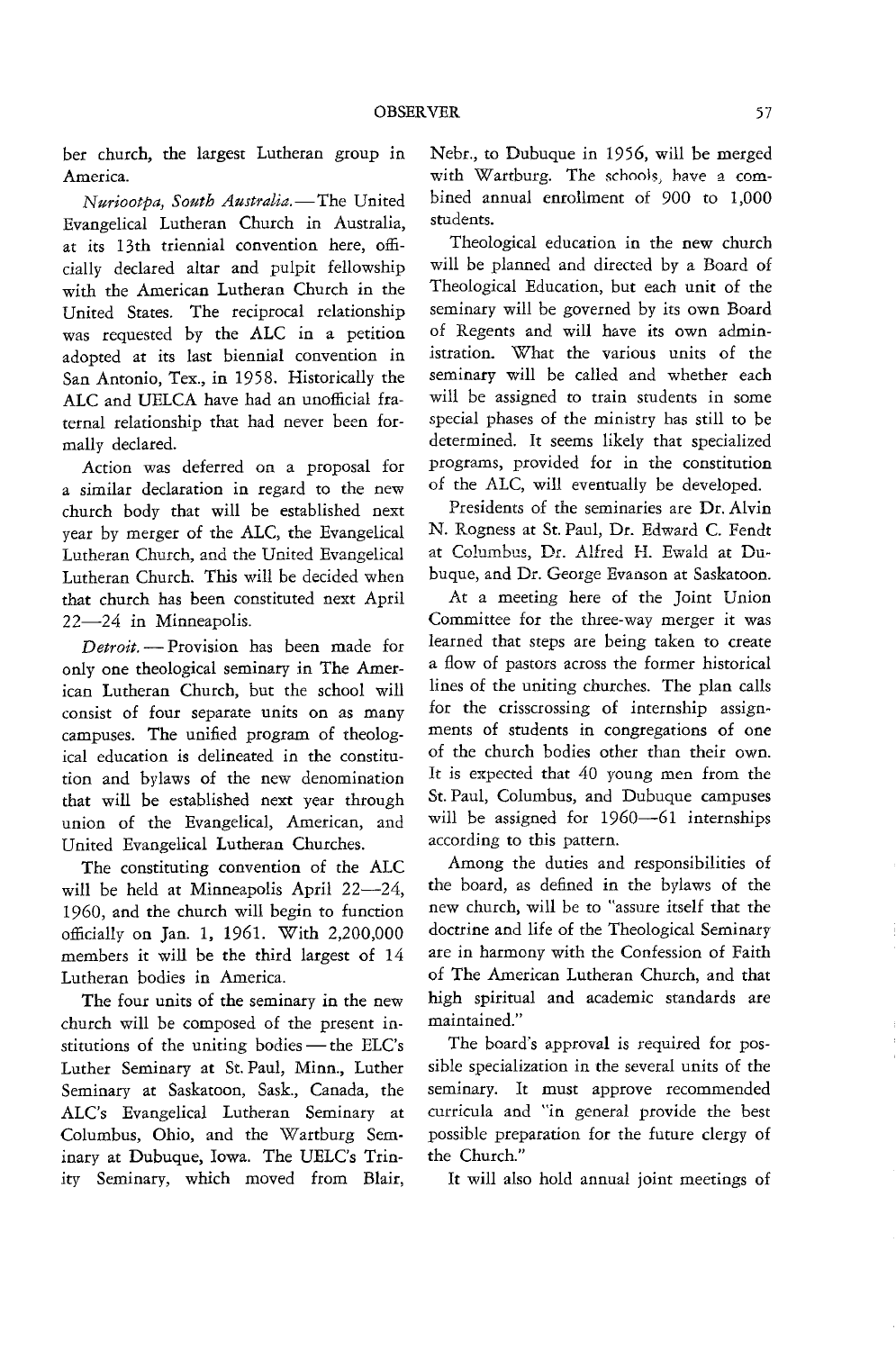the faculties, prepare reports and resolutions, including budget requests, recommend necessary expansion of faculties and facilities, and fix remuneration of faculty and staff. In these areas there will be a close working relationship between the board and the regents of the various units.

Detroit. - Dr. Edward W. Schramm of Columbus, Ohio, will edit the official periodical of the Lutheran body that will be organized next year by a three-way merger. Dr. Schramm for 30 years has been editor of the *Lutheran Standard* of the American Lutheran Church. Both the name of the paper and of the church are being taken by the new denomination, which will hold its constituting convention in Minneapolis April 22-24, 1960.

**Dr.** Schramm was **elected to a** six~year term as the first editor of the new *Lutheran Standard* by action here of the Joint Union Committee of the three bodies and the Board of Publication of the new church. His editorial assistants are to be appointed by the board in consultation with the editor.

The new *Standard* will be launched when the American Lutheran Church begins to function officially on Jan. 1, 1961. It is expected that the magazine will have an initial circulation in excess of *250,000.* Its format and frequency of issue are still to be determined.

The present *Standard* is the oldest of the five periodicals published by the uniting churches, tracing its history over a period of 117 years. The paper was started in 1842 by the former Joint Synod of Ohio, now merged in the ALC. This long record of continuity influenced the Joint Union Committee in its choice of the name of the publication of the new church.

Destined to go out of existence are the weekly *Lutheran Herald* of the ELC, the weekly *Ansgar Lutheran* and the Danish biweekly *Luthersk Ugeblad* of the UELC, and the German biweekly *Kirchenblatt* of the ALC. They and the weekly Standard will

cease publication, and their subscription lists will be consolidated on Dec. 31, 1960.

Edward *VI* eisman Schramm was born on Jan. 1, 1898, in Pittsburgh, Pa., where his father, the late Rev. William E. Schramm, was pastor of St. Paul's Lutheran Church, North Side, for 25 years. The future editor graduated from Capital University at Columbus in 1921 and from its Theological Seminary in 1924. He obtained an M. A. from Ohio State University in 1943. Ordained by the Joint Synod of Ohio in 1924, he served as pastor in Lakewood, Ohio, for two years; as assistant pastor and sanatorium chaplain in San Antonio, Tex., for two years; and as associate professor of Bible at Capital University for one year. While teaching at Capital, he also edited a department on missions in the Ohio Synod's *Lutheran Standard*. In 1929 he was called as editor of the paper and was re-elected to the post in 1930, when the present ALC was formed by merger of the Ohio, Buffalo, Iowa, and Texas Synods.

Dr. Schramm's interest in missions also led to his election to the Board of Foreign Missions of the ALC, and he served as a board member for 18 years from 1930 to 1948. In recognition of his outstanding service as a church editor he was honored with a D.D. from Capital University in 1942 and with a Litt. D. from Luther College at Decorah, Iowa, a school of the ELC, in 1951.

Dr. Schramm has been president of the National Lutheran Editors' Association and is a member of the Associated Church Press. He is the author of *What Shall I Do With JesttS?* (1928), *The Evening Sacrifice*  (1929), and *At Jesus' Feet* (1938), all published by the ALC's Wartburg Press.

Marking his 30th anniversary as editor of the *Standard*, he traveled abroad last summer to attend international church meetings and interview church leaders in the Scandinavian countries, Germany, Greece, Rhodes, Italy, Switzerland, and England.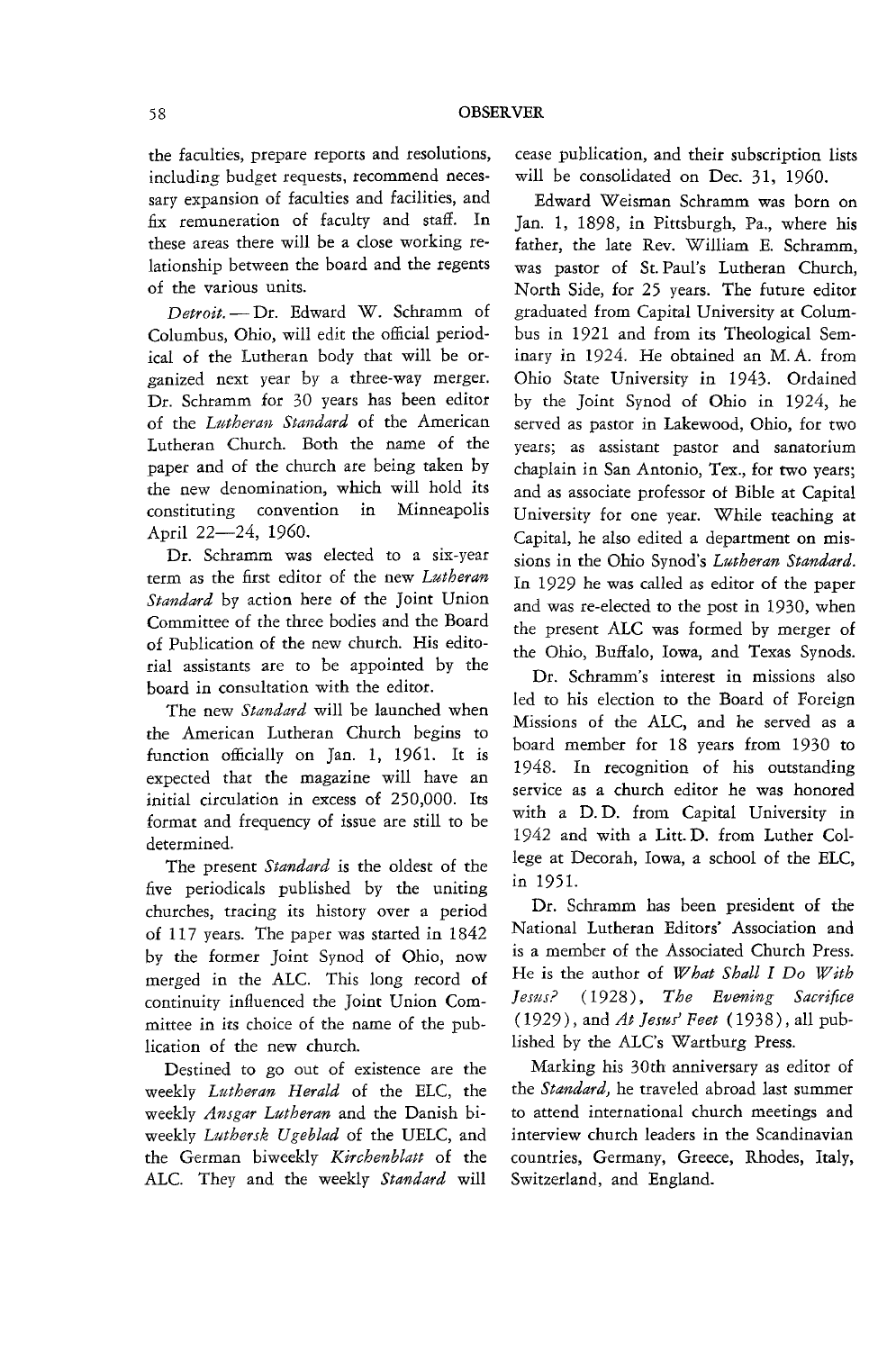#### OBSERVER

### BRIEF ITEMS FROM RELIGIOUS NEWS SERVICE

*Washington, D.C.* Church construction in August, totaling \$89 million, set an all-time high, topping the previous record-high set in July, the Departments of Commerce and Labor announced here.

The August total was an increase of \$4,000,000 over July, and exceeded August, 1958, by \$10,000,000. It was the largest volume of church construction in a single month in U. S. history. Total construction for the first eight months of 1959 is now estimated at \$601,000,000, an increase of 11 per cent over the same period last year.

Construction by nonpublic schools and colleges, many of which are church-related, totaled \$46 million in August, an increase of \$2 million over July, but \$7 million less than the same month a year ago. Building activity by private schools and colleges is 4 per cent below the level for the first eight months of last year.

Private hospital and institutional construction amounted to \$50 million in August, a gain of \$1 million over July, but \$2 million less than the same month a year ago. Building activity in this field is 8 per cent below last year's level.

Private social and recreational construction has continued to boom, however. This type, which includes parish halls, summer camps, YMCA's, etc., showed \$55 million worth of construction activity in August, against only \$42 million during the same month in 1958. For the first eight months of 1959 the level of building activity in this field was 32 per cent higher than a year ago.

*Hannover, Germany.* - The first portions of a revised version of Martin Luther's translation of the Old Testament will be submitted shortly for approval to all member churches of the Evangelical Church in Germany (EKID) and to other leading EKID bodies, it was announced here.

The announcement was made by a special EKID commission which started work on the revised version last year. Officials said they expected the work to be completed before 1962.

Headed by Bishop Otto Dibelius of Berlin, chairman of the EKID Council, the commission comprises 15 prominent theologians. Ten are clergymen in active pastoral work, and five are Old Testament scholars who are taking special care to *see* that the peculiarities of Luther's translation and his typical language are preserved as much as possible.

The commission is aiming at a new version of the translation that will take into account the developments of modern language as well as recent findings of theological research.

The version of the Luther translation currently in use was issued